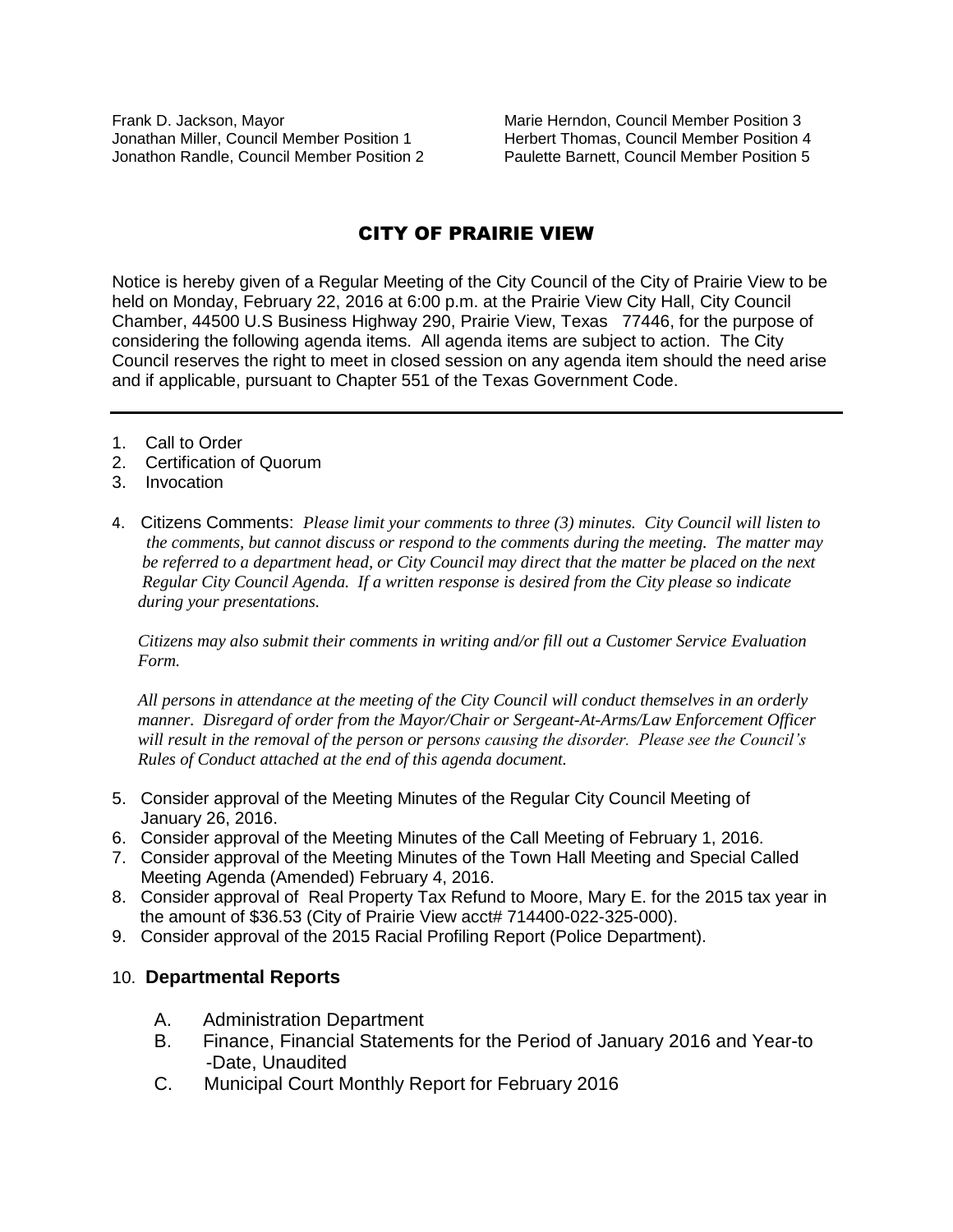- D. Police
	- i. Monthly Report for February 2016
- E. Public Works Operations Report
- F. Tax Collections Report from Waller ISD for January 2016
- G. Volunteer Fire Fighting Association Monthly Report for January 2016

# 11. **Mayor and City Council Reports**

### **Recess Regular Session**

# **Executive Session**

- 12. Consultation with Attorney as authorized by the Texas Government Code, Section 551.071 regarding *INOC Properties LP., INOC Inc., and Rodney Gray v. Frank Jackson et al*.
- 13. Consultation with Attorney as authorized by the Texas Government Code, Section 551.071 regarding *Michael Kelley vs. City of Prairie View*.
- 14. Personnel Matters as authorized by the Texas Government Code, Section 551.071 regarding reinstatement of Officer Ross Jefferson.
- 15. A complaint against an officer(s) and to deliberate the appointment, employment, evaluation, reassignment, duties, discipline, or dismissal of: 1) Michael Kelley; and 2) Pennie Goodie.
- 16. Consultation with Attorney as authorized by the Texas Government Code, Section 551.071 regarding use of force incident involving Police Officer Michael Kelley

### **Reconvene Regular Session**

- 17. Discuss and consider action, if deemed appropriate, regarding pending matter *Michael Kelley vs. City of Prairie View*.
- 18. Discuss and consider action, if deemed appropriate, regarding reinstatement of Officer Ross Jefferson.
- 19. Discuss and consider action, if deemed appropriate, regarding a complaint against an officer(s) and to deliberate the appointment, employment, evaluation, reassignment, duties, discipline, or dismissal of: 1) Michael Kelley; and 2) Pennie Goodie.
- 20. Discuss and consider action, if deemed appropriate, regarding use of force incident involving Police Officers Michael Kelley and Pennie Goodie.
- 21. **New Business (Future Agenda Items)** Under this agenda item, the Mayor and City Council Members may request that certain items be scheduled for a future agenda. Requesting that items be placed on future agenda does not exclude other agenda items being added during the agenda development process. Future